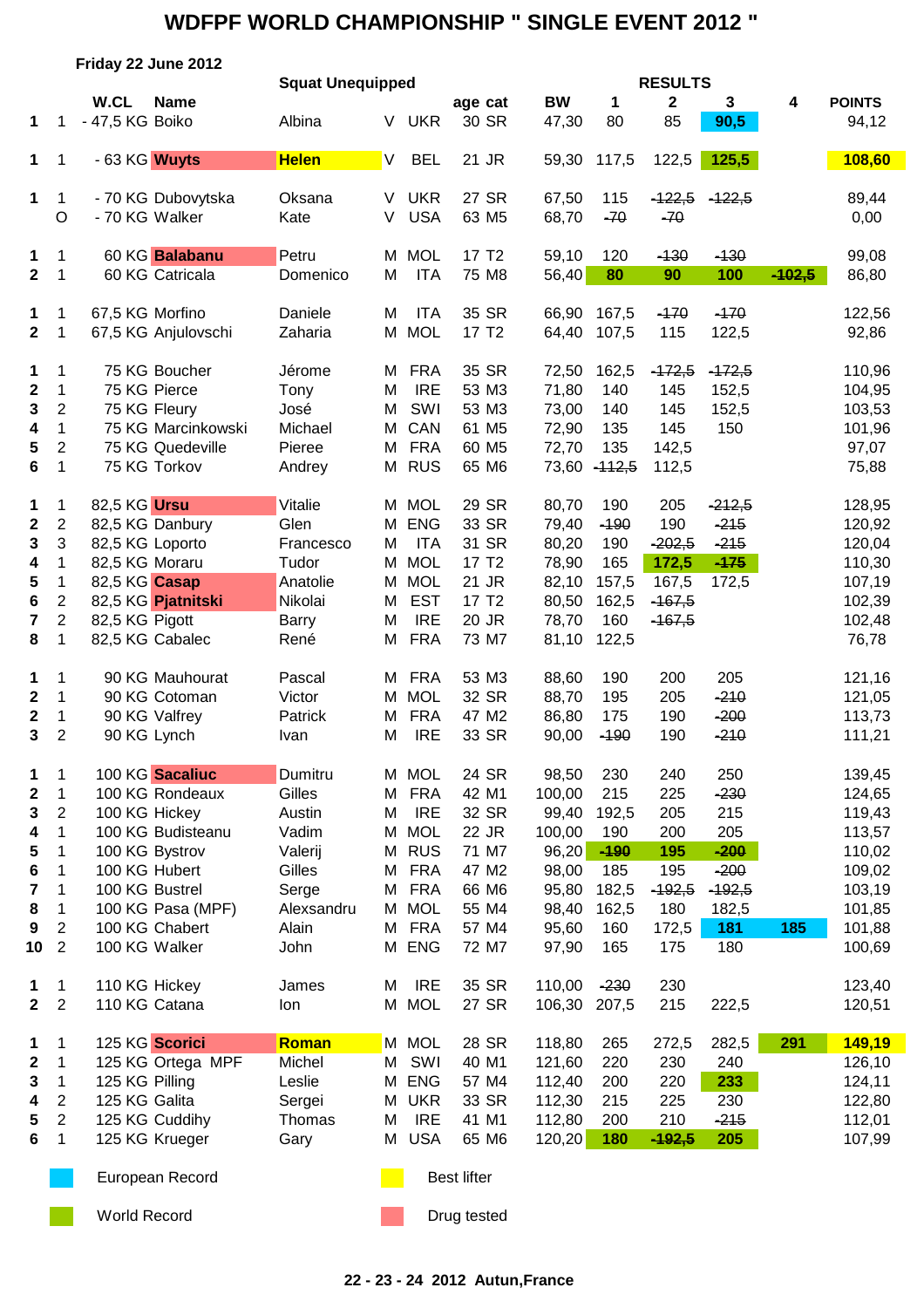| Friday 22 June 2012 |  |  |
|---------------------|--|--|
|                     |  |  |

|                  |                |                |                     | <b>Squat Equipped</b> |   |              |              |           |          | <b>RESULTS</b> |          |       |               |
|------------------|----------------|----------------|---------------------|-----------------------|---|--------------|--------------|-----------|----------|----------------|----------|-------|---------------|
|                  |                | W.CL           | <b>Name</b>         |                       |   |              | age cat      | <b>BW</b> | 1        | $\mathbf{2}$   | 3        | 4     | <b>POINTS</b> |
| 1                | 1              | - 63 KG Wuyts  |                     | <b>Helen</b>          | V | <b>BEL</b>   | 21 JR        | 59,30     | 150      | $-160$         | 160      |       | 139,01        |
| $\mathbf{2}$     | 1              |                | - 63 KG Kostadinos  | Helen                 | V | <b>AUS</b>   | 68 M6        | 61,90     | 75       | 85             | 92,5     |       | 77,52         |
| 1                |                |                | 75 KG Sudarminto    | <b>Indra</b>          | M | <b>BEL</b>   | 21 JR        | 73,70     | 240      | 260            | 267,5    | 272,5 | 180,21        |
| $\mathbf 2$      |                |                | 75 KG Mikosz        | Dean                  | М | <b>ENG</b>   | 43 M1        | 73,20     | 210      | $-230$         | $-245$   |       | 142,25        |
| 3                |                |                | 75 KG Cherel (MPF)  | Christophe            | М | <b>FRA</b>   | 45 M2        | 73,50     | 180      | 190,5          | $-195,5$ |       | 128,29        |
| 4                |                |                | 75 KG Pierce        | Tony                  | M | <b>IRE</b>   | 53 M3        | 71,80     | 160      | 170            | $-180$   |       | 116,99        |
|                  | O              |                | 75 KG Novikov       | Vyacheslav            |   | M RUS        | 30 SR        | 73,60     | $-177,5$ | $-177,5$       | $-177,5$ |       | 0,00          |
| $\mathbf 1$      | 1              |                | 82,5 KG Cabalec     | René                  | М | FRA          | 73 M7        | 81,10     | 145      | 152,5          |          |       | 95,59         |
| 1                | 1              |                | 90 KG Vaillant      | Cyrille               | м | <b>FRA</b>   | 39 SR        | 89,70     | 245      | 260            | 285      |       | 167,15        |
| $\boldsymbol{2}$ | $\overline{c}$ |                | 90 KG Lynch         | Ivan                  | M | <b>IRE</b>   | 33 SR        | 90,00     | 210      | 225            | $-232,5$ |       | 131,69        |
| $3\phantom{a}$   | 3              | 90 KG Smith    |                     | Alex                  | М | <b>ENG</b>   | 25 SR        | 86,00     | 220      | $-230$         | $-230$   |       | 132,48        |
| 1                | 1              | 100 KG Hickey  |                     | Austin                | M | <b>IRE</b>   | 32 SR        | 99,40     | $-212,5$ | $-212,5$       | 212,5    |       | 118,04        |
| $\mathbf{2}$     | 1              |                | 100 KG Budisteanu   | Vadim                 | м | <b>MOL</b>   | 22 JR        | 100,00    | 192,5    | 200            | 210      |       | 116,34        |
| 3                |                |                | 100 KG Pasa (MPF)   | Alexsandru            |   | M MOL        | 55 M4        | 98,40     | 172,5    |                |          |       | 96,27         |
|                  | POS            |                | 100 KG Ghahramanyan | <b>Karen</b>          |   | <b>M ARM</b> | <b>33 SR</b> | 99,00     | $-220$   | $-225$         | 225      |       | 125,21        |
| $\mathbf 1$      | 1              | 110 KG Hickey  |                     | James                 | M | <b>IRE</b>   | 35 SR        | 110,00    | 210      |                |          |       | 112,67        |
| 1                | 1              |                | 125 KG Natalizi     | Francesco             | м | <b>ITA</b>   | 33 SR        | 120,00    | 250      | 260            | 265      |       | 139,66        |
| $\mathbf{2}$     | 1              | 125 KG Pilling |                     | Leslie                | M | <b>ENG</b>   | 57 M4        | 112,40    | 220      | 240            | 252,5    |       | 134,78        |
| 3                |                |                | 125 KG Ortega (MPF) | Michel                | M | SWI          | 40 M1        | 121,60    | 240      |                |          |       | 126,10        |
| 4                | 1              |                | 125 KG Krueger      | Gary                  | М | <b>USA</b>   | 65 M6        | 120,20    | $-205$   | 210            | 230      |       | 121,16        |

European Record **Best lifter** Best lifter

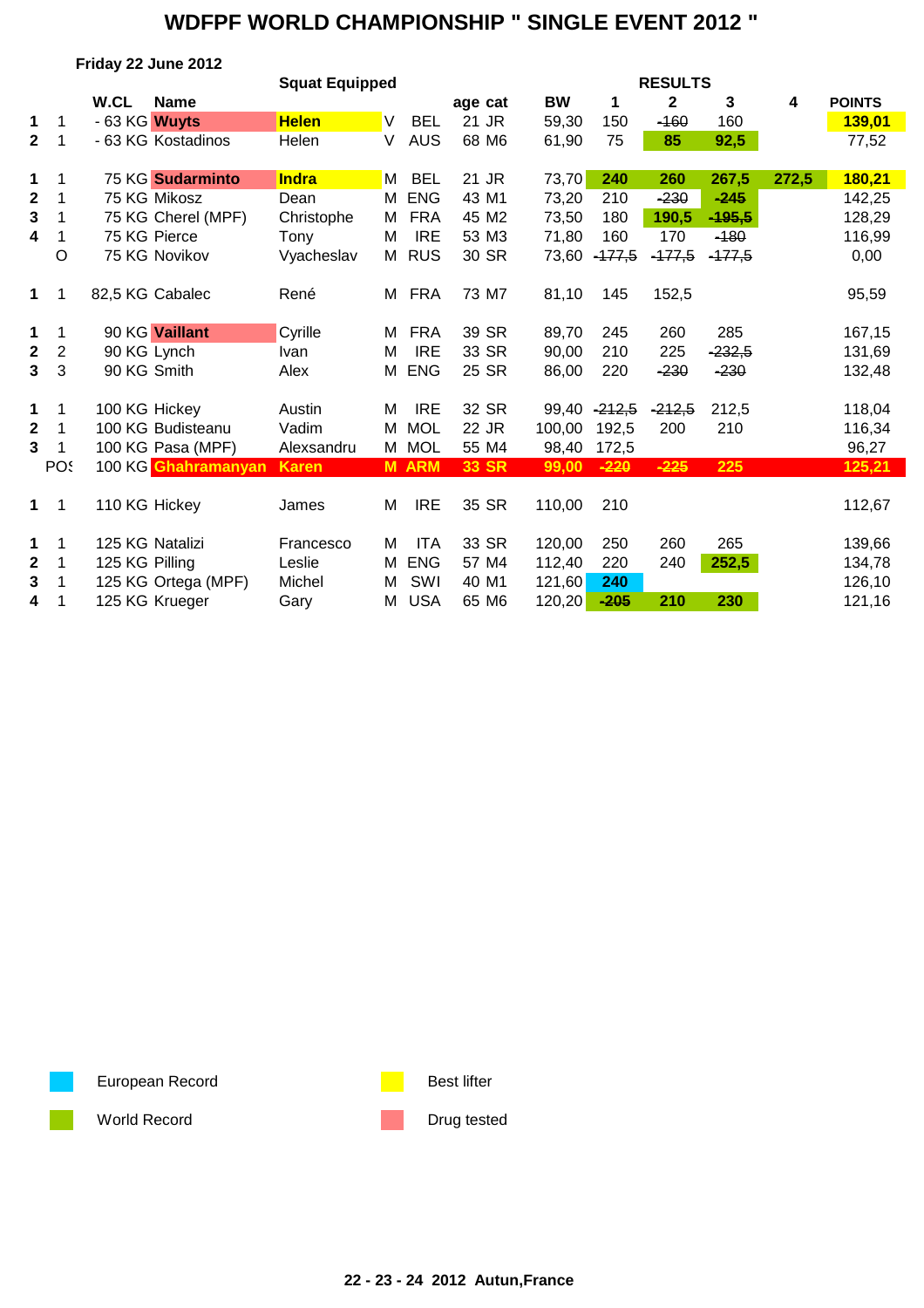|                  |                         |                          | Saturday 23 June 2012  |                         |        |            |                   |           |         |                |              |             |               |
|------------------|-------------------------|--------------------------|------------------------|-------------------------|--------|------------|-------------------|-----------|---------|----------------|--------------|-------------|---------------|
|                  |                         |                          |                        | <b>Bench Unequipped</b> |        |            |                   |           |         | <b>RESULTS</b> |              |             |               |
|                  |                         | W.CL                     | <b>Name</b>            |                         |        |            | age cat           | <b>BW</b> | 1       | $\mathbf{2}$   | $\mathbf{3}$ | 4           | <b>POINTS</b> |
| 1                | 1                       |                          | - 44 KG Debacker       | Ghislaine               | V      | <b>FRA</b> | 63 M <sub>5</sub> | 43,10     | 47,5    | 50             | $-52,5$      |             | 56,31         |
| 1                | 1.                      |                          | - 47,5 KG Aleksandrova | Lidia                   | V      | <b>RUS</b> | 31 SR             | 46,70     | 52,5    | 57,5           | 60           |             | 63,40         |
| $\boldsymbol{2}$ | 1.                      | - 47,5 KG Girardi        |                        | Marzia                  | $\vee$ | <b>ITA</b> | 49 M2             | 47,40     | $-60$   | $-60$          | 60           |             | 62,65         |
| $\mathbf{3}$     | $\mathbf 1$             | - 47,5 KG Debail         |                        | Nicole                  | $\vee$ | <b>FRA</b> | 51 M3             | 46,20     | 55      | 57,5           | $-60$        |             | 61,28         |
| 4                | 1                       | - 47,5 KG Marthy         |                        | Agathe                  | $\vee$ | <b>FRA</b> | 17 T <sub>2</sub> | 45,50     | 50      | 55             | $-58$        |             | 59,33         |
| $5\phantom{.0}$  | $\overline{2}$          | - 47,5 KG Boiko          |                        | Albina                  | V      | <b>UKR</b> | 30 SR             | 47,50     | 45      | 47,5           | $-50$        |             | 49,51         |
| 1                | 1                       | - 50,5 KG Magnani        |                        | Monica                  | $\vee$ | <b>ITA</b> | 46 M2             | 48,30     | $-57,5$ | $-57,5$        | 57,5         |             | 59,13         |
| $\mathbf{2}$     | 1                       | - 50,5 KG Magee          |                        | Sharon                  | $\vee$ | <b>IRE</b> | 55 M4             | 50,50     | 40      | 42,5           | $-45$        |             | 42,16         |
| 1                | 1                       |                          | - 53 KG Pustovarova    | Alena                   | V      | <b>RUS</b> | 23 JR             | 52,10     | 57,5    | 60             | 62,5         |             | 60,44         |
| 1                | 1                       | - 55,5 KG <b>Frazier</b> |                        | Shellaine               | V      | <b>USA</b> | 44 M1             | 53,50     | 60      | 63             | 67           | 68          | 61,50         |
| $\mathbf{2}$     | $\overline{2}$          | - 55,5 KG Elding         |                        | Nicola                  | V      | <b>ENG</b> | 44 M1             | 54,90     | 40      | 50             | $-55$        |             | 46,32         |
| 1                | 1                       | - 63 KG Wuyts            |                        | Helen                   | V      | <b>BEL</b> | 21 JR             | 59,60     | 72,5    | 75             | $-78$        |             | 64,90         |
| $\mathbf 2$      | 1                       | - 63 KG Bourdon          |                        | Veronique               | V      | <b>FRA</b> | 54 M3             | 61,60     | 70      | 75             | $-80$        |             | 63,11         |
| 1                | 1                       |                          | - 70 KG Romasenko      | <b>Irina</b>            | V.     | <b>RUS</b> | 36 SR             | 66,00     | 75      | 80             | 82,5         |             | 65,49         |
| $\boldsymbol{2}$ | $\overline{2}$          |                          | - 70 KG Dubovytska     | Oksana                  | V      | <b>UKR</b> | 27 SR             | 68,40     | 72,5    | 77,5           | 82,5         |             | 63,57         |
| 3                | 3                       | - 70 KG Berard           |                        | Stephanie               | V      | <b>FRA</b> | 34 SR             | 69,10     | 75      | 80             | $-82,5$      |             | 61,20         |
| 4                | $\overline{\mathbf{4}}$ | - 70 KG Dubois           |                        | Hélene                  | V      | <b>FRA</b> | 25 SR             | 69,50     | 72,5    | 77,5           | 80           |             | 60,95         |
| 5                | 1                       | - 70 KG Bosma            |                        | Marian                  | $\vee$ | <b>USA</b> | 19 T <sub>3</sub> | 66,40     | 75      | $-82,5$        | $-82,5$      |             | 59,24         |
| 6                | 5                       | - 70 KG Santoni          |                        | Gabriella               | V      | <b>ITA</b> | 33 SR             | 65,70     | 62,5    | $-65$          | 65           |             | 51,80         |
| $\overline{7}$   | 6                       | - 70 KG Walker           |                        | Kate                    | V      | <b>USA</b> | 63 M <sub>5</sub> | 69,10     | 42,5    | 45             | 48           | $-50$       | 36,34         |
| $\mathbf 1$      | 1                       | - 80 KG Rotondi          |                        | Anna                    | V      | <b>ITA</b> | 41 M1             | 70,90     | $-75$   | $-75$          | 75           | 0           | 56,34         |
| $\mathbf 1$      | 1                       | +90 KG Ortega            |                        | Christel                | V      | SWI        | 36 SR             | 120,10    | 85      | $-90$          | 90           | $\mathbf 0$ | 50,03         |
| 1                | 1                       | 52 KG Feggi              |                        | Marco                   | M      | <b>ITA</b> | 35 SR             | 50,60     | 80      | 82,5           | $-85$        |             | 81,06         |
| 1                | 1                       | 60 KG Serra              |                        | Giampaolo               | M      | ITA        | 64 M <sub>5</sub> | 57,70     | 95      | 105            | $-110$       |             | 88,91         |
| 2                | 1                       |                          | 60 KG Moreiro          | Jean-Michel             | M      | <b>FRA</b> | 59 M4             | 58,80     | 90      | 92,5           | 95           |             | 78,86         |
| 3                | 1                       | 60 KG Smet               |                        | Indy                    | M      | <b>BEL</b> | 18 T <sub>3</sub> | 59,90     | 72,5    | 80             | 87,5         |             | 71,24         |
| 4                | 1                       |                          | 60 KG Bergamin         | Fabio                   | M      | <b>ITA</b> | 21 JR             | 59,10     | 80      | $-82,5$        | $-82,5$      |             | 66,06         |
| 5                | 1                       |                          | 60 KG Balabanu         | Petru                   | M      | <b>MOL</b> | 17 T <sub>2</sub> | 59,60     | 70      | 75             | $-80$        |             | 61,39         |
| 1                | 1                       | 67,5 KG Legkii           |                        | Vasilii                 | M      | <b>RUS</b> | 28 SR             | 66,00     | 135     | 140            | 145          |             | 107,42        |
| $\mathbf 2$      | $\overline{2}$          | 67,5 KG Gerard           |                        | Jérome                  | M      | <b>FRA</b> | 37 SR             | 66,90     | 125     | 130            | $-132,5$     |             | 95,12         |
| 3                | 1                       | 67,5 KG Saunois          |                        | Frédéric                | M      | <b>FRA</b> | 47 M2             | 65,60     | 120     | 127,5          | $-135$       |             | 94,99         |
| 4                | 1                       | 67,5 KG Gaffney          |                        | Jon                     | M      | <b>ENG</b> | 23 JR             | 66,90     | 110     | 120            | $-125$       |             | 87,80         |
| 5                | $\overline{2}$          |                          | 67,5 KG Monlezun       | Damien                  | M      | <b>FRA</b> | 20 JR             | 66,80     | 105     | 110            | $-112,5$     |             | 80,60         |
| 6                | 3                       | 67,5 KG Onufrei          |                        | Dorinel                 | M      | <b>ITA</b> | 23 JR             | 64,20     | 102,5   | 107,5          | $-110$       |             | 81,72         |
| 7                | $\overline{c}$          | 67,5 KG Loquet           |                        | Dominique               | M      | <b>FRA</b> | 49 M2             | 66,00     | 102,5   | 107,5          | $-110$       |             | 79,64         |
| 8                | 1                       | 67,5 KG Aymon            |                        | Jérome                  | M      | SWI        | 15 T1             | 67,50     | 95      | 100            | 103          |             | 74,39         |
| 9                | 1                       |                          | 67,5 KG Anjulovschi    | Zaharia                 | M      | <b>MOL</b> | 17 T <sub>2</sub> | 64,60     | $-82,5$ | 87,5           | 90           |             | 68,01         |
| 10               | $\mathbf 1$             | 67,5 KG Wade             |                        | Michael                 |        | M ENG      | 68 M6             | 67,40     | 67,5    | $-72,5$        | $-72,5$      |             | 49,06         |







World Record **Drug tested** Drug tested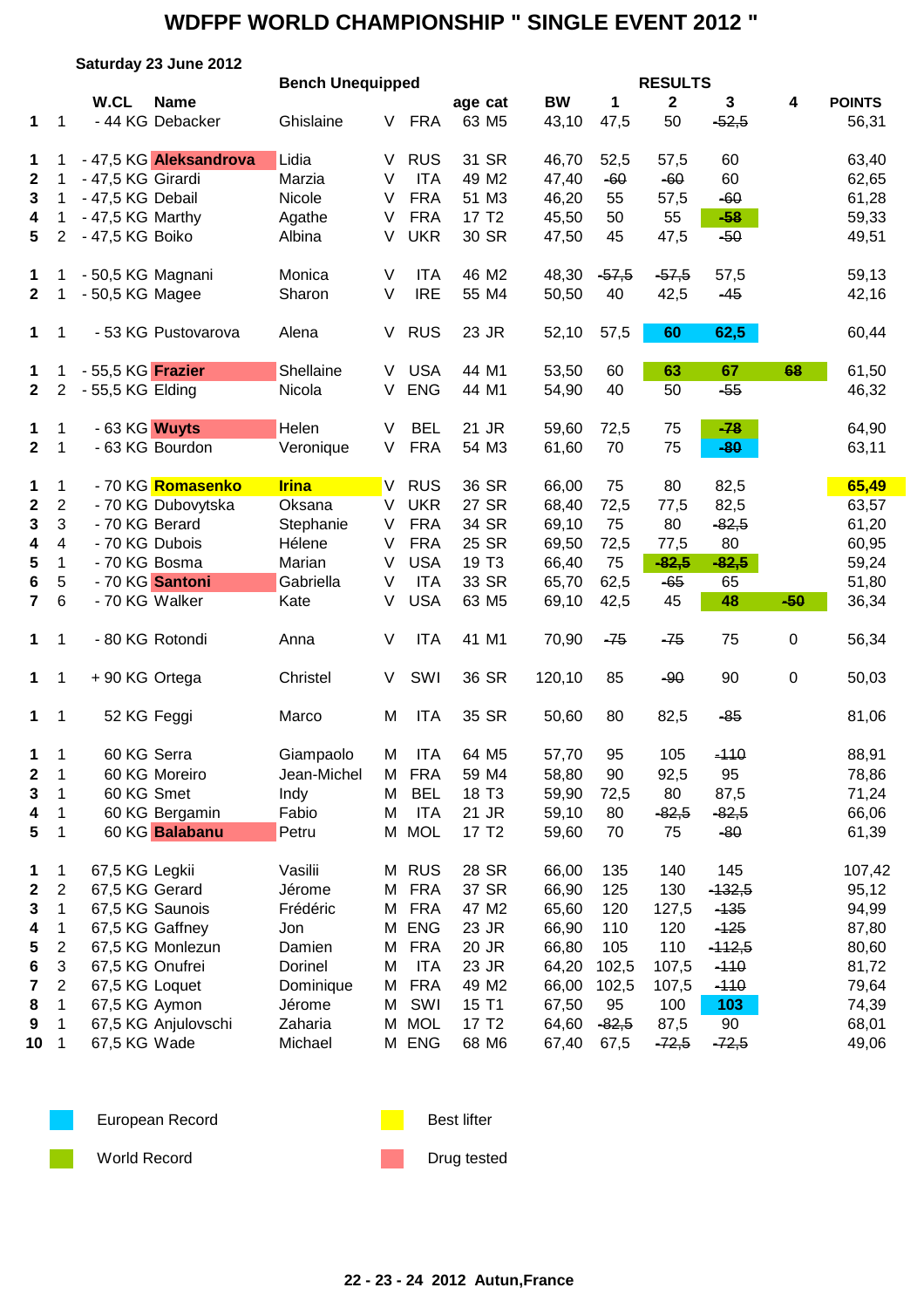#### **Saturday 23 June 2012**

|                         |                |                  |                    | <b>Bench Unequipped</b> |   |            |                   |           |           | <b>RESULTS</b> |          |          |               |
|-------------------------|----------------|------------------|--------------------|-------------------------|---|------------|-------------------|-----------|-----------|----------------|----------|----------|---------------|
|                         |                | W.CL             | <b>Name</b>        |                         |   |            | age cat           | <b>BW</b> | 1         | $\mathbf{2}$   | 3        | 4        | <b>POINTS</b> |
| 1                       | 1              |                  | 75 KG Joseph       | Mike                    | м | <b>ENG</b> | 40 M1             | 75,00     | 165       | $-172,5$       | 172,5    |          | 114,63        |
| $\boldsymbol{2}$        | 1              |                  | 75 KG Favey        | John                    | М | SWI        | 24 SR             | 73,20     | 152,5     | $-157,5$       | 157,5    |          | 106,69        |
| $\mathbf{3}$            | $\overline{2}$ |                  | 75 KG Cadieu       | Emmanuel                | М | <b>FRA</b> | 43 M1             | 75,00     | 145       | 150            | $-152,5$ |          | 99,68         |
| 4                       | 1              |                  | 75 KG Schipani     | Victor                  | M | <b>FRA</b> | 51 M3             | 73,90     | 125       | 132,5          | 137,5    |          | 92,44         |
| 5                       | 3              |                  | 75 KG Galieti      | Daniele                 | M | <b>ITA</b> | 41 M1             | 72,50     | 130       | 135            | $-140$   |          | 92,18         |
| 6                       | 1              |                  | 75 KG Pereyra      | Juan Carlos             | M | <b>ITA</b> | 21 JR             | 71,70     | 130       | $-135$         | $-135$   |          | 89,57         |
| $\overline{\mathbf{7}}$ | 1              | 75 KG Costa      |                    | Pascal                  | М | <b>FRA</b> | 45 M2             | 73,10     | 122,5     | 130            | $-132,5$ |          | 88,17         |
| 8                       | 1              |                  | 75 KG Vassallo     | Antonio                 | M | <b>ITA</b> | 59 M4             | 74,90     | $-125$    | 125            | 127,5    |          | 84,81         |
| $\boldsymbol{9}$        | $\overline{2}$ | 75 KG Maire      |                    | Jean-Michel             | М | <b>FRA</b> | 22 JR             | 74,40     | $-125$    | 125            | $-132,5$ |          | 83,59         |
| 10                      | 1              |                  | 75 KG Arnaud       | Kevin                   | M | <b>FRA</b> | 19 T <sub>3</sub> | 71,60     | 112,5     | 117,5          | 120      |          | 82,78         |
| 11                      | 2              |                  | 75 KG Debail       | Didier                  | M | <b>FRA</b> | 55 M4             | 71,80     | 110       | 115            | 117,5    |          | 80,86         |
| 12                      | $\overline{2}$ |                  | 75 KG Metayer      | Patrick                 | М | <b>FRA</b> | 47 M2             | 73,60     | 112,5     | 117,5          | $-120$   |          | 79,25         |
| 13                      | 3              |                  | 75 KG Humphries    | Tomas                   | M | <b>IRE</b> | 23 JR             | 74,00     | 105       | 110            | 112,5    |          | 75,53         |
| 14                      | $\mathbf 1$    |                  | 75 KG Delaporte    | Daniel                  | M | <b>FRA</b> | 64 M5             | 73,70     | 100       | 105            | 107,5    |          | 72,42         |
| 15                      | $\overline{2}$ |                  | 75 KG Fleury       | José                    | M | SWI        | 53 M3             | 74,00     | 100       | 105            | $-107,5$ |          | 70,50         |
| 16                      | $\mathbf 1$    |                  | 75 KG Chabeau      | Pascal                  | M | <b>FRA</b> | 76 M8             | 72,50     | 90,5      | 95             | 97,5     |          | 66,57         |
| 17                      | $\overline{2}$ |                  | 75 KG Marcinkowski | Michael                 | Μ | CAN        | 61 M <sub>5</sub> | 72,60     | 90        | $-97,5$        | 97,5     |          | 66,50         |
|                         |                |                  |                    |                         |   |            |                   |           |           |                |          |          |               |
|                         |                |                  | 82,5 KG Madison    | Ronald                  |   | <b>USA</b> | 37 SR             | 81,80     | 157,5     | 165            | 167,5    |          |               |
| 1                       | 1              |                  |                    |                         | M |            |                   |           |           |                |          |          | 104,35        |
| $\boldsymbol{2}$        | 2              |                  | 82,5 KG Museyckuk  | Lyubomyr                |   | M ITAn     | 31 SR             | 81,90     | 162,5     | 165            | 167,5    |          | 104,25        |
| 3                       | $\mathbf{1}$   | 82,5 KG Casap    |                    | Anatolie                | М | <b>MOL</b> | 21 JR             | 82,30     | 155       | 162,5          | 167,5    | 170      | 103,90        |
| 4                       | 3              | 82,5 KG Lobov    |                    | Semen                   | М | <b>RUS</b> | 27 SR             | 80,30     | 152,5     | 157,5          | $-162,5$ |          | 99,41         |
| 5                       | 1              |                  | 82,5 KG Tempest    | Phillip (MPF)           |   | M ENG      | 41 M1             | 80,70     | 145       | 152,5          | $-155$   |          | 95,92         |
| 6                       | 4              | 82,5 KG Prevot   |                    | Jerome                  | М | <b>FRA</b> | 38 SR             | 81,90     | 142,5     | 150            | 152,5    |          | 94,92         |
| $\overline{\mathbf{r}}$ | 5              | 82,5 KG Ursu     |                    | Vitalie                 | M | <b>MOL</b> | 29 SR             | 81,40     | $-147,5$  | 150            | $-162,5$ |          | 93,77         |
| 8                       | 1              |                  | 82,5 KG Morozov    | Sergey                  | M | <b>RUS</b> | 47 M2             | 81,80     | 140       | 147,5          | 150      |          | 93,45         |
| $\boldsymbol{9}$        | 6              | 82,5 KG Craffe   |                    | Xavier                  | M | <b>FRA</b> | 31 SR             | 82,50     | $-145$    | $-150$         | 150      |          | 92,90         |
| 10                      | $\overline{7}$ | 82,5 KG Loporto  |                    | Francesco               | M | <b>ITA</b> | 31 SR             | 80,80     | 140       | 145            | 147,5    |          | 92,69         |
| 11                      | $\overline{2}$ | 82,5 KG O Neill  |                    | David                   | M | <b>ENG</b> | 41 M1             | 81,10     | 140       | 147,5          | $-155$   |          | 92,45         |
| 12                      | 3              | 82,5 KG Seydou   |                    | Youssef                 | M | <b>FRA</b> | 44 M1             | 81,40     | 140       | $-145$         | $-145$   |          | 87,51         |
| 13                      | 1              | 82,5 KG Sinclair |                    | Ashley                  | М | <b>ENG</b> | 61 M5             | 81,60     | 127,5     | 136,5          | 140      | $-142,5$ | 87,37         |
| 14                      | $\overline{2}$ | 82,5 KG Dupont   |                    | <b>Bruno</b>            | M | <b>FRA</b> | 46 M2             | 82,30     | 125       | 130            | 132,5    |          | 82,19         |
| 15                      | $\mathfrak{B}$ | 82,5 KG Kadoun   |                    | Mohand                  | М | <b>FRA</b> | 48 M2             | 82,50     | 125       | 130            | 132,5    |          | 82,06         |
| 16                      | $\overline{2}$ | 82,5 KG Pigott   |                    | Barry                   | M | <b>IRE</b> | 20 JR             | 79,30     | 130       | $-140$         | $-140$   |          | 82,81         |
| 17                      | 1              |                  | 82,5 KG Pjatnitski | Nikolai                 | M | <b>EST</b> | 17 T2             |           | 81,50 125 | 127,5          | 130      | $131 -$  | 81,20         |
| 18                      | 3              | 82,5 KG Olimov   |                    | Andrey                  |   | M RUS      | 23 JR             | 82,50     | 120       | 125            | 130      |          | 80,51         |
| 19                      | 1              |                  | 82,5 KG Williams   | David                   | Μ | <b>ENG</b> | 59 M4             | 80,80     | $-120$    | 120            | 122,5    |          | 76,98         |
| 20                      | 8              | 82,5 KG Morgan   |                    | <b>Travis</b>           | М | <b>USA</b> | 27 SR             | 79,70     | 120       | $-127,5$       | $-130$   |          | 76,16         |
| 21                      | $\sqrt{2}$     | 82,5 KG Myrtil   |                    | Serge                   | Μ | <b>FRA</b> | 55 M4             | 81,90     | 110       | 120            | $-122,5$ |          | 74,69         |
| 22                      | $\sqrt{3}$     | 82,5 KG Petrov   |                    | Igor                    | м | <b>RUS</b> | 55 M4             | 82,30     | 115       | $-120$         | $-122,5$ |          | 71,33         |
| 23                      | 1              |                  | 82,5 KG Hooreman   | Claude                  | Μ | <b>FRA</b> | 51 M3             | 80,80     | 110       | $-117,5$       | $-117,5$ |          | 69,12         |
| 24                      | $\overline{2}$ | 82,5 KG Moraru   |                    | Tudor                   | Μ | <b>MOL</b> | 17 T <sub>2</sub> | 78,70     | $-102,5$  | 107,5          | $-112,5$ |          | 68,85         |
| 25                      | 1              | 82,5 KG Polese   |                    | llio                    | M | <b>ITA</b> | 70 M7             | 76,70     | 105       | $-112,5$       | $-115$   |          | 68,57         |
| 26                      | $\overline{2}$ | 82,5 KG West     |                    | Eric                    | Μ | <b>ENG</b> | 72 M7             | 81,40     | 85        | $-92,5$        | $-92,5$  |          | 53,13         |
| 27                      | $\mathbf{1}$   | 82,5 KG Elmore   |                    | Gren                    | М | <b>ENG</b> | 86 M10            | 77,60     | 70        | 75             | 78       |          | 50,17         |
| 28 O                    |                | 82,5 KG Davies   |                    | Mike                    |   | M ENG      | 73 M7             | 81,50     | $-77,5$   | $-77,5$        |          |          | 0,00          |
|                         |                |                  |                    |                         |   |            |                   |           |           |                |          |          |               |



European Record **Best lifter** Best lifter



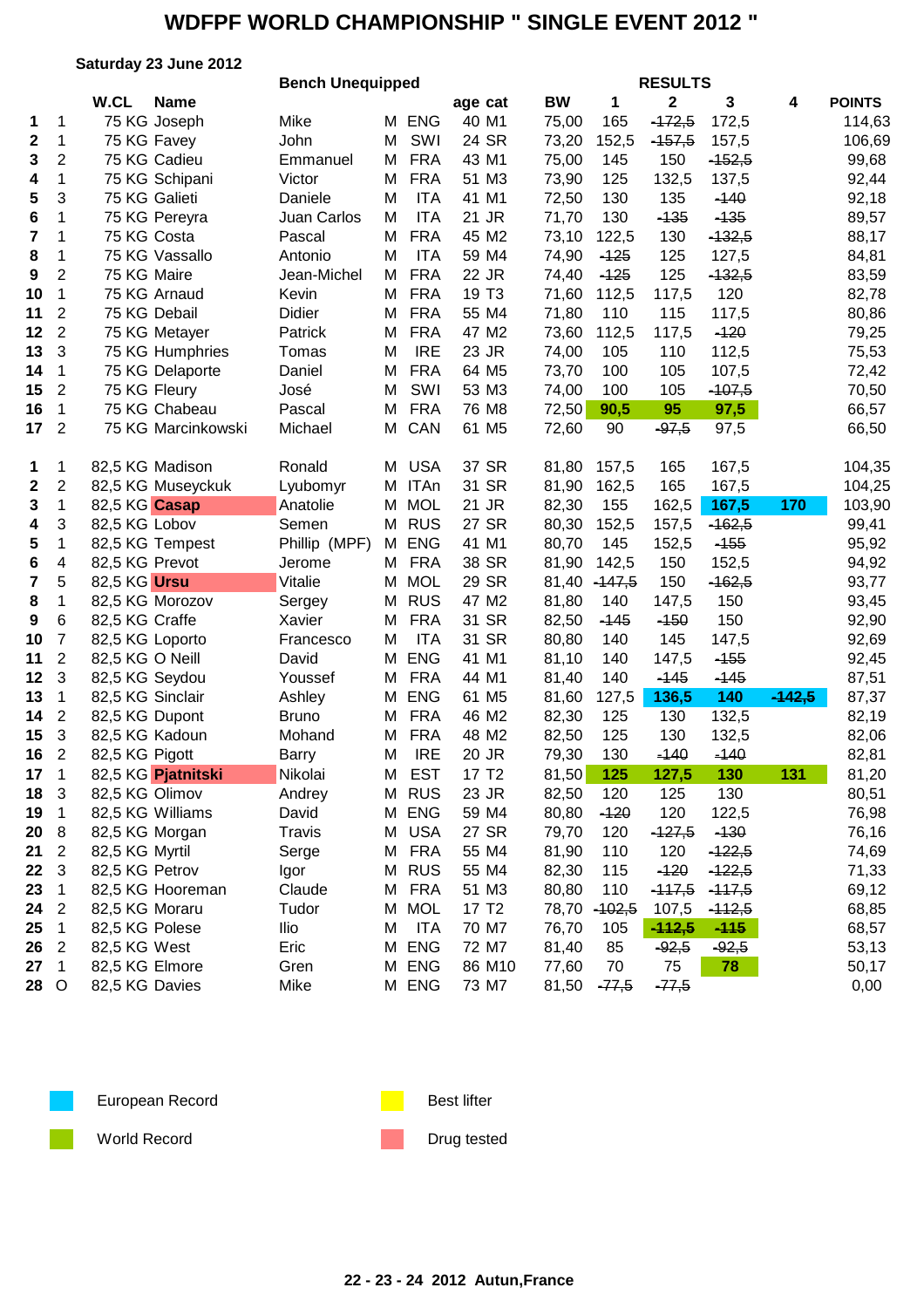**Saturday 23 June 2012**

|                         |                |                |                    | <b>Bench Unequipped</b> |   |            |                   |           |        | <b>RESULTS</b> |          |   |               |
|-------------------------|----------------|----------------|--------------------|-------------------------|---|------------|-------------------|-----------|--------|----------------|----------|---|---------------|
|                         |                | W.CL           | <b>Name</b>        |                         |   |            | age cat           | <b>BW</b> | 1      | $\mathbf{2}$   | 3        | 4 | <b>POINTS</b> |
| 1                       | 1              |                | 90 KG Golubev      | Roman                   |   | M RUS      | 28 SR             | 90,00     | 197,5  | 205            | $-207,5$ |   | 119,99        |
| $\mathbf{2}$            | $\overline{2}$ |                | 90 KG Pyrogov      | legor                   | M | <b>UKR</b> | 24 SR             | 90,00     | 170    | 180            | $-185$   |   | 105,35        |
| 3                       | $\mathbf{1}$   |                | 90 KG Jacobs       | Philippe                | M | <b>BEL</b> | 40 M1             | 87,30     | 165    | 170            | 172,5    |   | 102,90        |
| 4                       | 3              |                | 90 KG Vaillant     | Cyrille                 | M | <b>FRA</b> | 39 SR             | 89,20     | 165    | 172,5          | $-180$   |   | 101,52        |
| 5                       | 4              |                | 90 KG Couchy       | Wilfried                | м | <b>FRA</b> | 31 SR             | 87,00     | $-160$ | 167,5          | $-175$   |   | 100,13        |
| 6                       | 1              | 90 KG Mulin    |                    | Nikolay                 | M | <b>RUS</b> | 48 M2             | 88,90     | 167,5  | $-172,5$       | $-472,5$ |   | 98,77         |
| $\overline{\mathbf{7}}$ | 5              |                | 90 KG Flandre      | Jean-Michel             | M | <b>FRA</b> | 38 SR             | 89,30     | 165    | $-172,5$       |          |   | 97,04         |
| 8                       | 1              |                | 90 KG Hopshta      | Mykhaylu                | M | <b>UKR</b> | 51 M3             | 89,20     | 155    | $-162,5$       | $-162,5$ |   | 91,22         |
| 9                       | $\overline{2}$ | 90 KG Scully   |                    | Andrew                  | M | <b>IRE</b> | 41 M1             | 89,60     | $-155$ | 155            | $-160$   |   | 90,97         |
| 10                      | 3              |                | 90 KG Luzurier     | David                   | M | <b>FRA</b> | 42 M1             | 88,30     | 147,5  | 150            | 152,5    |   | 90,31         |
| 11                      | $\overline{2}$ |                | 90 KG Valfrey      | Patrick                 | M | <b>FRA</b> | 47 M2             | 87,10     | 132,5  | 137,5          | 142,5    |   | 85,12         |
| 12                      | 3              |                | 90 KG Vitriakov    | Gennadii                | М | <b>UKR</b> | 48 M2             | 88,80     | 137,5  | 142,5          | $-145$   |   | 84,09         |
| 13                      | $\mathbf{1}$   | 90 KG Nikitin  |                    | Andrey                  | M | <b>RUS</b> | 57 M4             | 89,60     | 140    | $-447,5$       | $-147,5$ |   | 82,17         |
| 14                      | 6              |                | 90 KG Aubrey       | Maletka                 | M | SWI        | 24 SR             | 89,70     | 130    | 137,5          | $-145$   |   | 80,64         |
| 15                      | $\overline{7}$ |                | 90 KG O Mahoney    | Gavin                   | M | <b>ENG</b> | 25 SR             | 88,00     | 135    | $-145$         | $-145$   |   | 80,12         |
| 16                      | $\overline{2}$ |                | 90 KG Simonin      | Patrick                 | M | <b>FRA</b> | 55 M4             | 87,40     | 130    | $-140$         | $-140$   |   | 77,48         |
| 1                       | 1              |                | 100 KG Gongarad    | Roland                  | М | SWI        | 37 SR             | 98,80     | 200    | $-210$         | $-210$   |   | 111,40        |
| $\boldsymbol{2}$        | $\overline{c}$ |                | 100 KG Romasenko   | Nikolay                 | M | <b>RUS</b> | 38 SR             | 98,40     | 177,5  | 185            | $-192,5$ |   | 103,25        |
| $\mathbf{3}$            | 3              |                | 100 KG Sacaliuc    | Dumitru                 | M | <b>MOL</b> | 24 SR             | 99,50     | 172,5  | 180            | 182,5    |   | 101,34        |
| 4                       | 4              | 100 KG Hickey  |                    | Austin                  | M | <b>IRE</b> | 32 SR             | 98,90     | 172,5  | 177,5          | $-180$   |   | 98,83         |
| 5                       | 1              |                | 100 KG Budisteanu  | Vadim                   | M | <b>MOL</b> | 22 JR             | 99,50     | 165    | 172,5          | $-177,5$ |   | 95,79         |
| 6                       | 1              |                | 100 KG Simeon      | Oliver                  | M | <b>FRA</b> | 43 M1             | 99,60     | 165    | 170            | 172,5    |   | 95,74         |
| $\overline{7}$          | 1              |                | 100 KG Pasa (MPF)  | Alexsandru              | M | <b>MOL</b> | 55 M4             | 99,00     | 160    | 165            | $-167,5$ |   | 91,82         |
| 8                       | $\mathbf{1}$   |                | 100 KG Belloncle   | Philippe                | M | <b>FRA</b> | 52 M3             | 97,60     | 150    | 155            | 160      |   | 89,63         |
| 9                       | $\overline{2}$ |                | 100 KG Berdinskikh | Konstantin              | M | <b>RUS</b> | 41 M1             | 98,80     | 160    | $-165$         | $-167,5$ |   | 89,12         |
| 10                      | 5              |                | 100 KG Oldfield    | James                   | M | <b>ENG</b> | 30 SR             | 96,40     | 140    | $-142,5$       | 142,5    |   | 80,31         |
| 11                      | 1              |                | 100 KG Gutknecht   | Johny                   | M | <b>FRA</b> | 47 M2             | 98,50     | 142,5  | $-145$         | $-145$   |   | 79,49         |
| 12                      | 1              |                | 100 KG Gombert     | Lucas                   | M | <b>FRA</b> | 18 T <sub>3</sub> | 99,00     | 142,5  | $-145$         | $-145$   |   | 79,30         |
| 13                      | 3              |                | 100 KG Greville    | Darren                  | м | <b>ENG</b> | 42 M1             | 99,90     | 140    | $-157,5$       | $-157,5$ |   | 77,60         |
| 14                      | 1              | 100 KG Vallais |                    | Pierre                  | м | <b>FRA</b> | 65 M6             | 95,40     | 120    | 125            | 130      |   | 73,66         |
| 15                      | 6              | 100 KG Macca   |                    | Jonathan                | M | <b>BEL</b> | 24 SR             | 98,70     | $-125$ | $-125$         | 125      |   | 69,66         |
| 16                      | $\overline{2}$ | 100 KG Vasin   |                    | Vladimir                | M | <b>RUS</b> | 53 M3             | 96,40     | 120    |                |          |   | 67,63         |
| 17                      | $\circ$        | 100 KG Fluery  |                    | Dan                     | M | <b>IRE</b> | 30 SR             | 99,20     | $-145$ | $-145$         | $-145$   |   | 0,00          |
| 18                      | $\circ$        |                | 100 KG Bystrov     | Valerij                 | M | <b>RUS</b> | 71 M7             | 96,80     | $-110$ | $-110$         | $-110$   |   | 0,00          |

European Record **Best lifter** Best lifter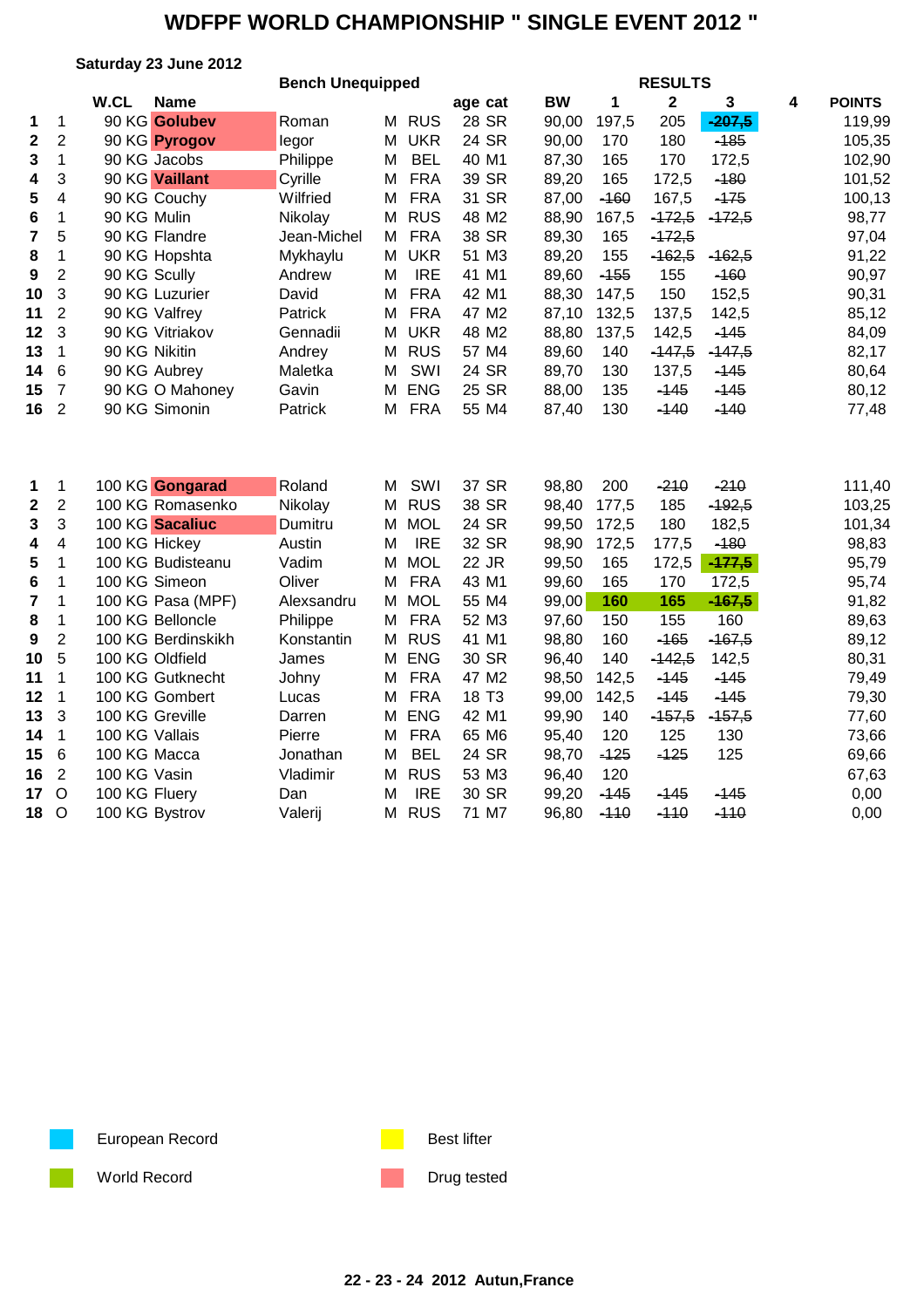#### **Saturday 23 June 2012**

|                |    |               | <b>Bench Unequipped</b> |           |   |            |                   |        |          | <b>RESULTS</b> |        |        |               |
|----------------|----|---------------|-------------------------|-----------|---|------------|-------------------|--------|----------|----------------|--------|--------|---------------|
|                |    | W.CL          | <b>Name</b>             |           |   |            | age cat           | BW     |          | 2              | 3      | 4      | <b>POINTS</b> |
| $1 \quad 1$    |    | 110 KG Rigby  |                         | Andrew    | м | <b>ENG</b> | 50 M3             | 105,40 | 205      | 217,5          | 222,5  | 225    | 120,84        |
| $\mathbf{2}$   |    |               | 110 KG Catana           | lon       | м | MOL        | 27 SR             | 106,90 | $-477.5$ | 185            | 190    |        | 102,73        |
| 3              |    |               | 110 KG Leshchenko       | Igor      | м | <b>UKR</b> | 40 M1             | 108.40 | 180      | 190            | $-200$ |        | 102,32        |
| 4              | -2 |               | 110 KG Bertrand         | Daniel    | м | FRA        | 34 SR             | 108,40 | 180      | $-187.5$       | 187,5  |        | 100,97        |
| 5 <sub>2</sub> |    |               | 110 KG Thomas (MPF)     | Neil      | м | <b>ENG</b> | 40 M1             | 107,60 | $-170$   | 170            | 175    |        | 94,43         |
| 6              |    |               | 110 KG Karmazin         | ValerII   | м | <b>UKR</b> | 48 M <sub>2</sub> | 109.20 | 160      | 167,5          | $-170$ |        | 90,03         |
| $7 \quad 1$    |    | 110 KG Godon  |                         | Joel      | м | FRA        | 55 M4             | 106.50 | 150      | 160            | 162,5  | $-168$ | 87,96         |
| 8 <sup>2</sup> |    |               | 110 KG Peterson         | Douglas   | м | <b>USA</b> | 57 M4             | 108.00 | 150      | 162,5          | $-168$ |        | 87,60         |
| $9 \quad 3$    |    | 110 KG Filip  |                         | Miroslav  | м | <b>MOL</b> | 43 M1             | 104,40 | 150      | 160            |        |        | 87,17         |
| 10 2           |    |               | 110 KG Danielyan        | Sergey    | м | <b>RUS</b> | 54 M3             | 101,90 | 152,5    | $-160$         | $-160$ |        | 83,83         |
| 11 1           |    | 110 KG Volpis |                         | Roberto   | м | <b>ITA</b> | 70 M7             | 100,90 | 130      | $-135$         | 135    |        | 74,51         |
| $12-1$         |    |               | 110 KG Delapierre       | Jean-Paul | м | <b>FRA</b> | 63 M <sub>5</sub> | 107,90 | 115      | $-117,5$       |        |        | 62,01         |
| 13 2           |    |               | 110 KG Grosperrin       | Michel    | м | <b>FRA</b> | 64 M <sub>5</sub> | 104,80 | 110      | $-115$         |        |        | 59,85         |
|                |    |               |                         |           |   |            |                   |        |          |                |        |        |               |

| $\mathbf 1$     |   | 125 KG Murdoch     | <b>Alistar</b> | M ENG           | 45 M2                | 111.40 | 210<br>222,5    | 228      | 230,5 | 121,69 |
|-----------------|---|--------------------|----------------|-----------------|----------------------|--------|-----------------|----------|-------|--------|
| $\mathbf{2}$    |   | 125 KG Scorici     | Roman          | MOL<br>м        | 28 SR                | 118,00 | 205<br>212,5    | $-217,5$ |       | 112,37 |
| 3               |   | 125 KG Dada        | Gary           | <b>ENG</b><br>м | 41 M1                | 116,50 | $-205$<br>200   | $-205$   |       | 106,02 |
| 4               | 2 | 125 KG Hernandez   | David          | <b>FRA</b><br>м | 30 SR                | 124,90 | 192,5<br>200    | $-215$   |       | 104,22 |
| 5.              | 2 | 125 KG Perov       | Pavel          | <b>RUS</b><br>м | 45 M2                | 117,70 | $-202,5$<br>195 | $-202,5$ |       | 103,16 |
| 6               | 3 | 125 KG Bernasconi  | John           | <b>ENG</b><br>м | 49 M <sub>2</sub>    | 121,30 | $-170$<br>170   | $-182.5$ |       | 89,37  |
| $7\phantom{.0}$ | 2 | 125 KG Ortega MPF  | Michel         | SWI<br>м        | 40 M1                | 121.60 | 165<br>170      | $-175$   |       | 89,32  |
| 8               | 4 | 125 KG Galita      | Sergei         | <b>UKR</b><br>м | 33 SR                | 112,50 | 155<br>165      |          |       | 88,60  |
| 9               | 3 | 125 KG Hickey      | James          | <b>IRE</b><br>M | 35 SR                | 111,00 | $-160$<br>160   |          |       | 85,65  |
| 10 <sub>3</sub> |   | 125 KG Cuddihy     | Thomas         | <b>IRE</b><br>м | 41<br>M1             | 112,90 | 140<br>152,5    | $-155$   |       | 81,33  |
| 11              |   | 125 KG Krueger     | Gary           | <b>USA</b><br>м | 65 M6                | 121,00 | 130<br>140      | $-145$   |       | 73.64  |
| 12              |   | 125 KG Pilling     | Leslie         | <b>ENG</b><br>м | 57 M4                | 111,20 | 115<br>120      | $-125$   |       | 64,21  |
|                 |   | + 145 KG Patterson | Victor         | <b>USA</b><br>м | M <sub>2</sub><br>47 | 183,70 | 192,5<br>212.5  | $-220$   |       | 105.59 |

European Record **Best lifter** Best lifter

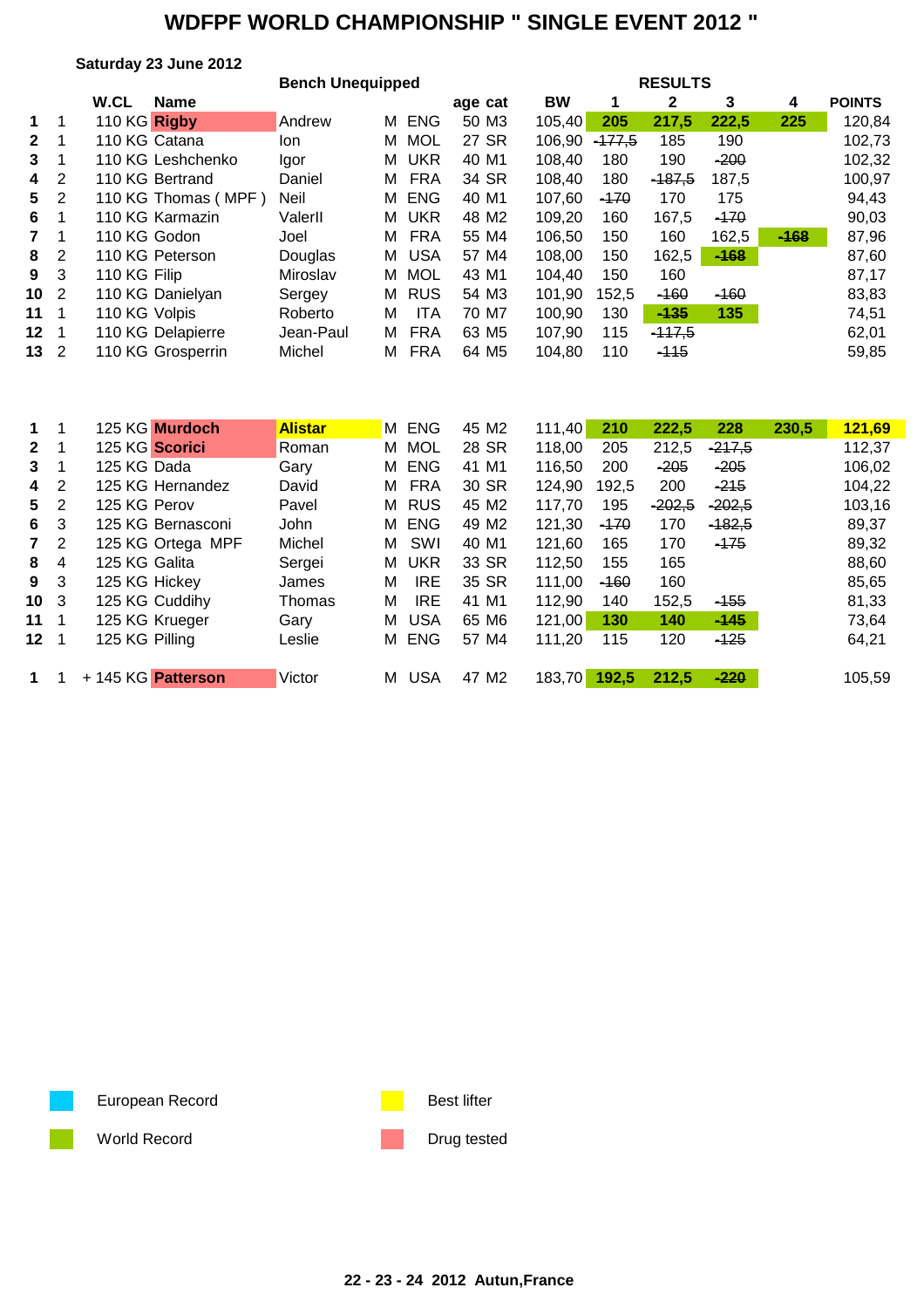|                         |                  | Saturday 23 June 2012               |                  |                       |            |                   |                |        |                |          |          |                |
|-------------------------|------------------|-------------------------------------|------------------|-----------------------|------------|-------------------|----------------|--------|----------------|----------|----------|----------------|
|                         |                  |                                     |                  | <b>Bench Equipped</b> |            |                   |                |        | <b>RESULTS</b> |          |          |                |
|                         |                  | W.CL<br><b>Name</b>                 |                  |                       |            | age cat           | <b>BW</b>      | 1      | $\mathbf{2}$   | 3        | 4        | <b>POINTS</b>  |
| 1                       | 1                | - 44 KG Debacker                    | Ghislaine        | V                     | <b>FRA</b> | 63 M <sub>5</sub> | 43,10          | 57,5   | 58,5           | 60       |          | 67,57          |
| 1                       | 1                | - 47,5 KG Aleksandrova              | Lidia            | V                     | <b>RUS</b> | 31 SR             | 46,70          | 60     | -65            | $-65$    |          | 63,40          |
| 1                       | 1                | - 53 KG Pustovarova                 | Alena            | V                     | <b>RUS</b> | 23 JR             | 52,10          | 60     | 65,5           | $-70$    |          | 62,86          |
| 1                       | 1                | - 63 KG Lagrange                    | Stephanie        | V                     | <b>FRA</b> | 36 SR             | 63,00          | 95     | 105            | 110,5    | $-112,5$ | 90,83          |
| $\mathbf 2$             | 1                | - 63 KG Wuyts                       | Helen            | V                     | <b>BEL</b> | 21 JR             | 59,60          | 85     | 87,5           | $-90$    |          | 75,71          |
| $\overline{\mathbf{3}}$ | 1                | - 63 KG Kostadinos                  | Helen            | V                     | <b>AUS</b> | 68 M6             | 61,90          | 57,5   | $-60$          | 60       | $-62,5$  | 50,29          |
| 1                       | 1                | +90 KG Ortega                       | Christel         | V                     | SWI        | 36 SR             | 120,10         | 95     | $-97,5$        |          |          | 52,81          |
| 1                       | 1                | 60 KG Moreiro                       | Jean-Michel      | M                     | <b>FRA</b> | 59 M4             | 58,80          | 100    | 102,5          | 105      | 105,5    | 87,16          |
| $\mathbf 2$             | $\mathbf{1}$     | 60 KG Smet                          | Indy             | M                     | <b>BEL</b> | 18 T <sub>3</sub> | 59,90          | 80     | 87,5           | 90       | $-103,5$ | 73,28          |
| 1                       | 1                | 67,5 KG Pechentsov                  | Nikita           | М                     | <b>RUS</b> | 28 SR             | 66,60          | 150    | $-152,5$       | 152,5    |          | 112,04         |
| $\mathbf{2}$            | 1                | 67,5 KG Gaffney                     | Jon              | м                     | <b>ENG</b> | 23 JR             | 66,90          | 130    |                |          |          | 95,12          |
|                         | $\circ$          | 67,5 KG Saunois                     | Frédéric         | м                     | <b>FRA</b> | 47 M2             | 65,60          | $-135$ | $-135$         | $-135$   |          | 0,00           |
| 1                       | 1                | 75 KG Mikosz                        | Dean             |                       | M ENG      | 43 M1             | 74,40          | 160    | 165            | 170      | 173,5    | 113,68         |
| $\mathbf 2$             | $\mathbf 1$      | 75 KG Costa                         | Pascal           | M                     | <b>FRA</b> | 45 M2             | 73,10          | 160    | $-465,5$       | $-465,5$ |          | 108,51         |
| 3                       | $\mathbf{1}$     | 75 KG Humphries                     | Tomas            | M                     | <b>IRE</b> | 23 JR             | 74,00          | $-130$ | 130            | $-140$   |          | 87,28          |
| 4                       | 1                | 75 KG Novikov                       | Vyacheslav       | М                     | <b>RUS</b> | 30 SR             | 74,00          | 122,5  | $-130$         | $-130$   |          | 82,25          |
| 5                       | 1                | 75 KG Chabeau                       | Pascal           | M                     | <b>FRA</b> | 76 M8             | 72,50          | $-100$ | 102,5          |          |          | 69,99          |
|                         |                  |                                     |                  |                       | M ENG      | 41 M1             |                | 175    | $-186$         | $-186$   |          | 110,08         |
| 1                       | 1                | 82,5 KG Tempest<br>82,5 KG Williams |                  | Phillip (MPF)         | <b>ENG</b> | 59 M4             | 80,70          | $-145$ | 145            | 150      |          |                |
| $\mathbf 2$             | 1<br>1           | 82,5 KG Morozov                     | David            | М<br>М                | <b>RUS</b> | 47 M2             | 80,80<br>81,80 | 145    | 150            |          |          | 94,26          |
| 3                       | $\mathbf 1$      | 82,5 KG Sorenzo                     | Sergey<br>Michel | M                     | <b>FRA</b> | 54 M3             |                | $-140$ | 140            | $-145$   |          | 93,45<br>87,51 |
| 4<br>5                  |                  | 82,5 KG Murray                      |                  | M                     | <b>AUS</b> | 66 M6             | 81,40<br>81,50 | 100    | 110            | 115      | $-120$   | 71,83          |
|                         | 1<br>$\circ$     | 82,5 KG Petrov                      | Roger            |                       | M RUS      | 55 M4             | 82,30          | $-150$ | $-150$         | $-152,5$ |          | 0,00           |
|                         |                  |                                     | Igor             |                       |            |                   |                |        |                |          |          |                |
| 1                       | $\mathbf{1}$     | 90 KG Flandre                       | Jean-Michel      | М                     | <b>FRA</b> | 38 SR             | 89,30          | 205    | $-212,5$       | 215      | $-220$   | 126,44         |
| 2                       | $\boldsymbol{2}$ | 90 KG Vaillant                      | Cyrille          | М                     | <b>FRA</b> | 39 SR             | 89,20          | 180    | 205            | $-210$   |          | 120,64         |
| 3                       | 1                | 90 KG Jacobs                        | Philippe         | M                     | <b>BEL</b> | 40 M1             | 87,30          | $-175$ | 175            | 185      | 200,5    | 110,35         |
| 4                       | 3                | 90 KG Cotoman                       | Victor           | М                     | <b>MOL</b> | 32 SR             | 90,00          | $-165$ | 165            | 175      |          | 102,43         |
| 5                       | 1                | 90 KG Valfrey                       | Patrick          | М                     | <b>FRA</b> | 47 M2             | 87,10          | 160    | $-190$         | $-195$   |          | 95,57          |
| 6                       | $\overline{4}$   | 90 KG Smith                         | Alex             | м                     | <b>ENG</b> | 25 SR             | 86,10          | 140    | $-145$         | $-145$   |          | 84,25          |

European Record **Best lifter** Best lifter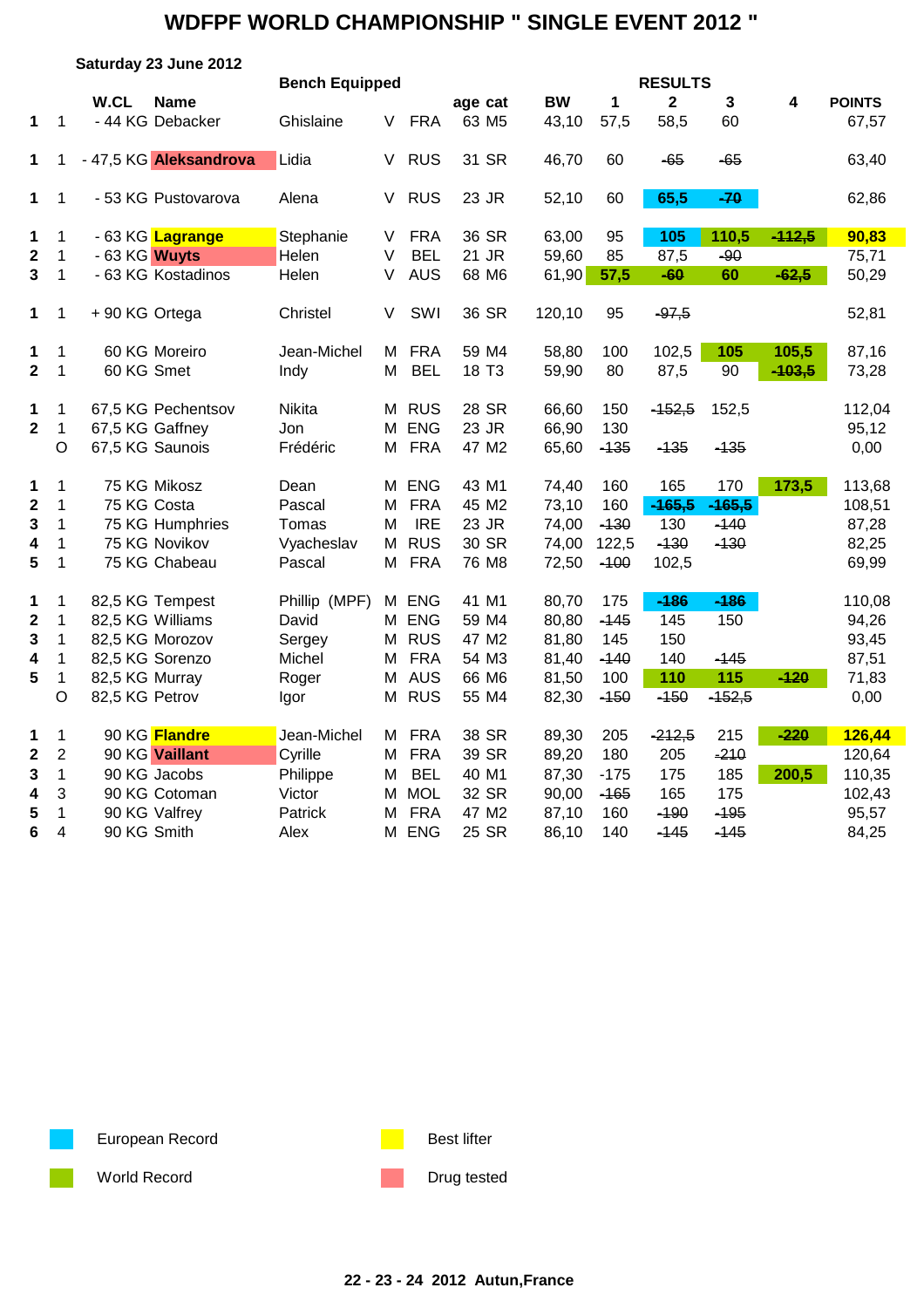|              |                |                | Saturday 23 June 2012 |                       |   |            |         |               |        |                |          |   |               |
|--------------|----------------|----------------|-----------------------|-----------------------|---|------------|---------|---------------|--------|----------------|----------|---|---------------|
|              |                |                |                       | <b>Bench Equipped</b> |   |            |         |               |        | <b>RESULTS</b> |          |   |               |
|              |                | W.CL           | <b>Name</b>           |                       |   |            | age cat | <b>BW</b>     | 1      | $\mathbf 2$    | 3        | 4 | <b>POINTS</b> |
| 1            | 1              |                | 100 KG Hickey         | Austin                | M | <b>IRE</b> | 32 SR   | 98,90         | 170    | 180            | $-185$   |   | 100,22        |
| $\mathbf 2$  | 2              |                | 100 KG Degardin       | Tanguy                | M | <b>FRA</b> | 33 SR   | 98,50         | $-170$ | $-170$         | 170      |   | 94,83         |
| 3            | 1              |                | 100 KG Budisteanu     | Vadim                 | M | <b>MOL</b> | 22 JR   | 99,50         | 165    | 170            | $-477,5$ |   | 94,40         |
| 4            | 1              |                | 100 KG Bussiere       | Jacky                 | M | <b>FRA</b> | 59 M4   | 93,60         | 157,5  | 167,5          | $-472,5$ |   | 95,86         |
| 5            | 2              |                | 100 KG Pasa (MPF)     | Alexsandru            | М | <b>MOL</b> | 55 M4   | 99,00         | 160    | 162,5          |          |   | 90,03         |
| 6            | 1              |                | 100 KG Hubert         | Gilles                | M | <b>FRA</b> | 47 M2   | 100,00        | 155    | $-160$         | $-160$   |   | 85,87         |
| 7            | 4              |                | 100 KG Macca          | Jonathan              | M | <b>BEL</b> | 24 SR   | 98,70         | 135    |                |          |   | 75,24         |
| 8            | $\mathbf 1$    | 100 KG Vasin   |                       | Vladimir              |   | M RUS      | 53 M3   | 96,40         | 125    | 130            |          |   | 73,27         |
|              | POS            |                | 100 KG Ghahramanyan   | Karen                 |   | M ARM      | 33 SR   | 97,60         | 180    | $-185$         | 187,5    |   | 105,04        |
|              |                |                |                       |                       |   |            |         |               |        |                |          |   |               |
| 1            | 1              |                | 110 KG Bertrand       | Daniel                | М | <b>FRA</b> | 34 SR   | 108,40 -207,5 |        | 207,5          | 212,5    |   | 114,43        |
| $\mathbf{2}$ | 1              |                | 110 KG Thomas (MPF)   | Neil                  | м | <b>ENG</b> | 40 M1   | 107,60        | 190    | 200            | $-220$   |   | 107,92        |
| 3            | 2              |                | 110 KG Catana         | lon                   | M | <b>MOL</b> | 27 SR   | 106,90        | 175    | 180            | 190      |   | 102,73        |
| 4            | 3              |                | 110 KG Zakaryan       | Arkadya               | M | <b>ARM</b> | 39 SR   | 101,00        | 180    | $-190$         | $-192,5$ |   | 96,57         |
| 5            | $\overline{2}$ | 110 KG Filip   |                       | Miroslav              | M | <b>MOL</b> | 43 M1   | 104,40        | 150    | 160            |          |   | 87,17         |
| $\bf 6$      | 1              |                | 110 KG Peterson       | Douglas               | M | <b>USA</b> | 57 M4   | 108,00        | 150    | $-182,5$       | $-182,5$ |   | 80,87         |
| 7            | 1              | 110 KG Volpis  |                       | Roberto               | M | <b>ITA</b> | 70 M7   | 100,90        | 135    | $-140$         | $-140$   |   | 74,51         |
| 8            | 4              | 110 KG Thery   |                       | Christophe            | M | <b>FRA</b> | 31 SR   | 108,30        | $-200$ | $-200$         | $-200$   |   | 0,00          |
| 1            | 1              |                | 125 KG Clavier        | Arnaud                | M | <b>FRA</b> | 37 SR   | 113,40        | 195    | 205            | 215      |   | 114,55        |
| $\mathbf{2}$ | $\overline{2}$ |                | 125 KG Hickey         | James                 | M | <b>IRE</b> | 35 SR   | 111,00        | 160    | $-180$         | 180      |   | 96,35         |
| 3            | 1              |                | 125 KG Krueger        | Gary                  | M | <b>USA</b> | 65 M6   | 121,00        | 150    | 157,5          | $-160$   |   | 82,85         |
| 4            | 1              |                | 125 KG Cuddihy        | Thomas                | M | <b>IRE</b> | 41 M1   | 112,90        | 150    |                |          |   | 80,00         |
| 5            | 1              | 125 KG Pilling |                       | Leslie                | м | <b>ENG</b> | 57 M4   | 111,20        | 140    | $-145$         |          |   | 74,91         |
|              |                |                |                       |                       |   |            |         |               |        |                |          |   |               |
| 1            | 1              | 145 KG Lofe    |                       | Vincent               | М | <b>FRA</b> | 40 M1   | 144,90        | 180    | $-200$         | $-225$   |   | 89,64         |
| 1            |                |                | + 145 KG Patterson    | Victor                |   | M USA      | 47 M2   | 183,70 192,5  |        | $-242,5$       | $-242.5$ |   | 95,65         |

European Record **Best lifter** Best lifter

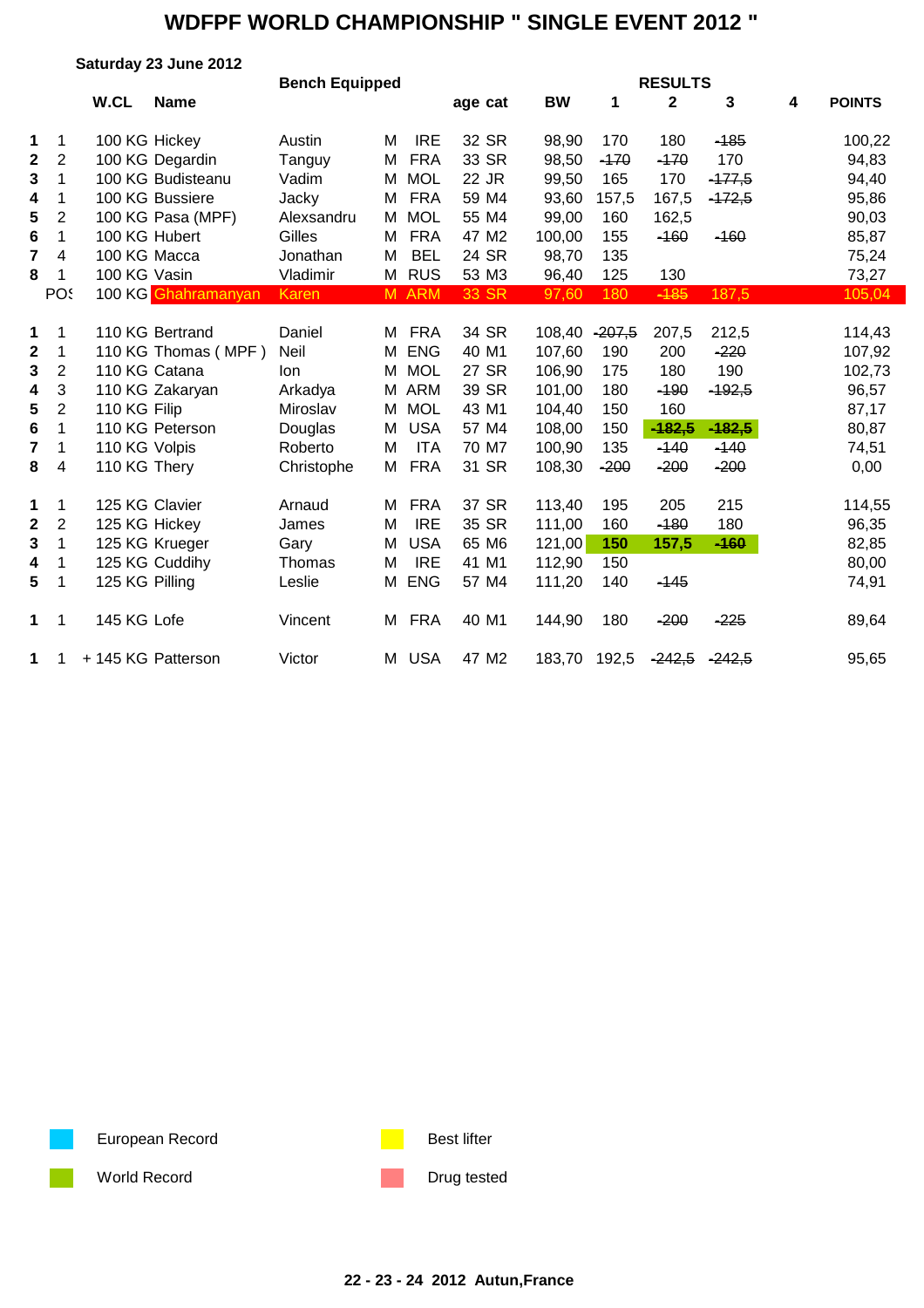|                         |                           | Sunday 24 June 2012                 |                     |                            |        |                          |                    |        |                |            |                                |               |          |                |
|-------------------------|---------------------------|-------------------------------------|---------------------|----------------------------|--------|--------------------------|--------------------|--------|----------------|------------|--------------------------------|---------------|----------|----------------|
|                         |                           | W.CL                                | <b>Name</b>         | <b>Deadlift Unequipped</b> |        |                          | age cat            |        | <b>BW</b>      | 1          | <b>RESULTS</b><br>$\mathbf{2}$ | $\mathbf 3$   | 4        | <b>POINTS</b>  |
| 1                       | 1                         | - 47,5 KG Boiko                     |                     | Albina                     | V      | <b>UKR</b>               | 30 SR              |        | 47,50          | 95         | 100                            | $-105$        |          | 104,23         |
| 1<br>$\mathbf{2}$       | 1<br>1                    | - 50,5 KG Magee<br>- 50,5 KG Reeves |                     | Sharon<br>Patricia         | V<br>V | <b>IRE</b><br><b>ENG</b> | 55 M4<br>66 M6     |        | 50,50<br>49,50 | 90<br>82,5 | $-92,5$<br>87,5                | $-92,5$<br>94 |          | 89,27<br>93,26 |
| $\mathbf 1$             | 1                         | - 55,5 KG Elding                    |                     | Nicola                     | V      | <b>ENG</b>               | 44 M1              |        | 54,90          | 85         | 95                             | 100           |          | 92,63          |
| 1                       | 1                         | - 63 KG Wuyts                       |                     | <b>Helen</b>               | IV.    | <b>BEL</b>               | 21 JR              |        | 59,70          | 165        | 175                            | $-180$        |          | 151,20         |
| $\mathbf{2}$            | 1                         |                                     | - 63 KG Thomas      | Ann                        | V      | <b>ENG</b>               | 33 SR              |        | 60,70          | 130        | 140                            | 450           |          | 127,80         |
| 1                       | 1                         | - 70 KG Dubois                      |                     | Hélene                     | V      | <b>FRA</b>               | 25 SR              |        | 69,80          | 160        | 170                            | 177,5         | 180      | 134,83         |
| 2                       | $\mathbf 1$               | - 70 KG Bosma                       |                     | Marian                     | V      | <b>USA</b>               | 19 T <sub>3</sub>  |        | 66,60          | 150        | 160                            | $-170$        |          | 126,03         |
| 3                       | $\overline{\mathbf{c}}$   |                                     | - 70 KG Dubovytska  | Oksana                     | V      | <b>UKR</b>               | 27 SR              |        | 68,50          | 155        | $-165$                         | $-175$        |          | 119,30         |
| 4                       | 1                         | - 70 KG Walker                      |                     | Kate                       | V      | <b>USA</b>               | 63 M <sub>5</sub>  |        | 69,60          | 95         | 105                            | $-110$        |          | 79,92          |
| 1                       | $\mathbf 1$               |                                     | 60 KG Calisai       | Mirko                      | M      | <b>ITA</b>               | 32 SR              |        | 58,50          | 165        | 175                            | 182,5         |          | 152,30         |
| $\boldsymbol{2}$        | $\mathbf 1$               |                                     | 60 KG Catricala     | Domenico                   | M      | <b>ITA</b>               | 75 M8              |        | 56,60          | 130        | 140                            | 152,5         |          | 131,85         |
| $\mathbf{3}$            | $\mathbf 1$               |                                     | 60 KG Balabanu      | Petru                      | M      | <b>MOL</b>               | 17 T <sub>2</sub>  |        | 59,40          | 130        | 132,5                          | $-135$        |          | 108,82         |
| $\mathbf{1}$            | 1                         |                                     | 67,5 KG Monlezun    | Damien                     | М      | <b>FRA</b>               | 20 JR              |        | 66,80          | 180        | 192,5                          | 197,5         |          | 144,71         |
| $\mathbf{2}$            | 1                         |                                     | 67,5 KG Anjulovschi | Zaharia                    | M      | <b>MOL</b>               | 17 T <sub>2</sub>  |        | 64,40          | 132,5      | 142,5                          | 150           |          | 113,70         |
| 1                       | 1                         |                                     | 75 KG Hallewaert    | <b>Bart</b>                | M      | <b>BEL</b>               | 43 M1              |        | 74,60          | 230        | $-240,5$                       | $-240,5$      |          | 153,48         |
| $\mathbf 2$             | $\mathbf 1$               |                                     | 75 KG Marcinkowski  | Michael                    | M      | CAN                      | 61 M5              |        | 72,90          | 190        | 210                            | 220           | $-227,5$ | 149,53         |
| 3                       | 1                         | 75 KG Favey                         |                     | John                       | M      | SWI                      | 24 SR              |        | 74,00          | 205        | 220                            | $-225$        |          | 147,71         |
| 4                       | 3                         |                                     | 75 KG Boucher       | Jérome                     | M      | <b>FRA</b>               | 35 SR              |        | 74,40          | 195        | 207,5                          | 217,5         |          | 145,44         |
| 5                       | $\overline{2}$            | 75 KG Jules                         |                     | Jérome                     | M      | <b>FRA</b>               | 38 SR              |        | 73,20          | 202,5      | $-215$                         | $-217,5$      |          | 137,17         |
| 6                       | 1                         |                                     | 75 KG Plenacoste    | Jean-Francois M            |        | <b>FRA</b>               | 22 JR              |        | 73,30          | $-192,5$   | 195                            | 200           |          | 135,34         |
| $\overline{\mathbf{7}}$ | 1                         |                                     | 75 KG Dheilly       | Jean-Claude                | М      | <b>FRA</b>               | 54 M3              |        | 73,60          | 180        | 190                            | 200           |          | 134,90         |
| 8                       | $\overline{2}$            |                                     | 75 KG Delaporte     | Daniel                     | М      | <b>FRA</b>               | 64 M5              |        | 74,30          | 175        | 190                            | 200           |          | 133,88         |
| 9                       | $\mathbf{1}$              |                                     | 75 KG Dumont        | Enzo                       | M      | <b>FRA</b>               | 19 T <sub>3</sub>  |        | 73,50          | 155        | 175                            | 187,5         |          | 126,60         |
| 10                      | 4                         |                                     | 75 KG Novikov       | Vyacheslav                 | M      | <b>RUS</b>               | 30 SR              |        | 73,80          | 180        |                                |               |          | 121,14         |
| 1                       | 1                         |                                     | 82,5 KG Pjatnitski  | Nikolai                    |        | M EST                    | 17 T <sub>2</sub>  |        | 80,80          | 222,5      | 231                            | 235           |          | 147,67         |
| $\boldsymbol{2}$        | 2                         | 82,5 KG Moraru                      |                     | Tudor                      | M      | <b>MOL</b>               | 17 T <sub>2</sub>  |        | 78,70          | 190        |                                |               |          | 121,70         |
| 3                       | $\mathbf 1$               | 82,5 KG Casap                       |                     | Anatolie                   | M      | <b>MOL</b>               | 21 JR              |        | 81,50          | 190        | 200                            |               |          | 124,92         |
| 4                       | 1                         | 82,5 KG Ursu                        |                     | Vitalie                    | Μ      | <b>MOL</b>               | 29 SR              |        | 82,00          | 210        | $-225$                         | 225           |          | 139,93         |
| 5                       | 1                         | 82,5 KG Cortot                      |                     | Remy                       | M      | <b>FRA</b>               | 57 M4              |        | 79,90          | 180        | 200                            | $-211$        |          | 126,70         |
| 6                       | 1                         | 82,5 KG Torkov                      |                     | Andrey                     | M      | <b>RUS</b>               | 65 M6              |        | 76,20          | 135        | $-145$                         |               |          | 88,60          |
| 7                       | 1                         | 82,5 KG West                        |                     | Eric                       | M      | <b>ENG</b>               | 72 M7              |        | 81,30          | 130        | 140                            | $-145$        |          | 87,60          |
| 8                       | $\overline{\mathbf{c}}$   | 82,5 KG Davies                      |                     | Mike                       | M      | <b>ENG</b>               | 73 M7              |        | 82,50          | 122,5      | 130                            |               |          | 80,51          |
| 9                       | 1                         | 82,5 KG Elmore                      |                     | Gren                       |        | M ENG                    |                    | 86 M10 | 77,50          | 100        | 107,5                          | 109           |          | 69,65          |
| 1                       | 1                         |                                     | 90 KG Verbeke       | <b>Beny</b>                | M      | <b>BEL</b>               | 46 M2              |        | 88,90          | 270        | 282,5                          | $-292,5$      |          | 166,59         |
| $\mathbf{2}$            | 1                         |                                     | 90 KG Mauhourat     | Pascal                     | M      | <b>FRA</b>               | 53 M3              |        | 89,00          | 260        | 272,5                          | $-280$        |          | 160,58         |
| 3                       | 1                         | 90 KG Pollet                        |                     | Fabien                     | M      | <b>FRA</b>               | 28 SR              |        | 90,00          | 250        | 260                            | 265           |          | 155,10         |
| 4                       | $\overline{\mathbf{c}}$   |                                     | 90 KG Murtagh       | Andy                       | M      | <b>IRE</b>               | 46 M2              |        | 87,50          | 240        | 257,5                          | $-265$        |          | 153,37         |
| 5                       | $\sqrt{2}$                | 90 KG Lynch                         |                     | Ivan                       | M      | <b>IRE</b>               | 33 SR              |        | 90,00          | 235        | 252,5                          | $-262,5$      |          | 147,79         |
| 6                       | $\ensuremath{\mathsf{3}}$ |                                     | 90 KG Cotoman       | Victor                     | M      | <b>MOL</b>               | 32 SR              |        | 88,70          | 225        | 237,5                          | 242,5         |          | 143,20         |
| $\overline{\mathbf{7}}$ | $\ensuremath{\mathsf{3}}$ |                                     | 90 KG Valfrey       | Patrick                    | M      | <b>FRA</b>               | 47 M2              |        | 87,90          | 210        | 225                            |               |          | 133,63         |
| 8                       | $\overline{4}$            |                                     | 90 KG Roberts       | Dean                       | M      | <b>ENG</b>               | 26 SR              |        | 89,50          | 210        | 222,5                          | $-230$        |          | 130,67         |
| 9                       | $\overline{2}$            |                                     | 90 KG Simonin       | Patrick                    | M      | <b>FRA</b>               | 55 M4              |        | 87,20          | 180        | 190                            | 205           |          | 122,36         |
| 10                      | 5                         |                                     | 90 KG Aubrey        | Maletka                    | M      | SWI                      | 24 SR              |        | 89,50          | $-230$     |                                |               |          | 0,00           |
|                         |                           |                                     | European Record     |                            |        |                          | <b>Best lifter</b> |        |                |            |                                |               |          |                |

World Record **Drug tested** Drug tested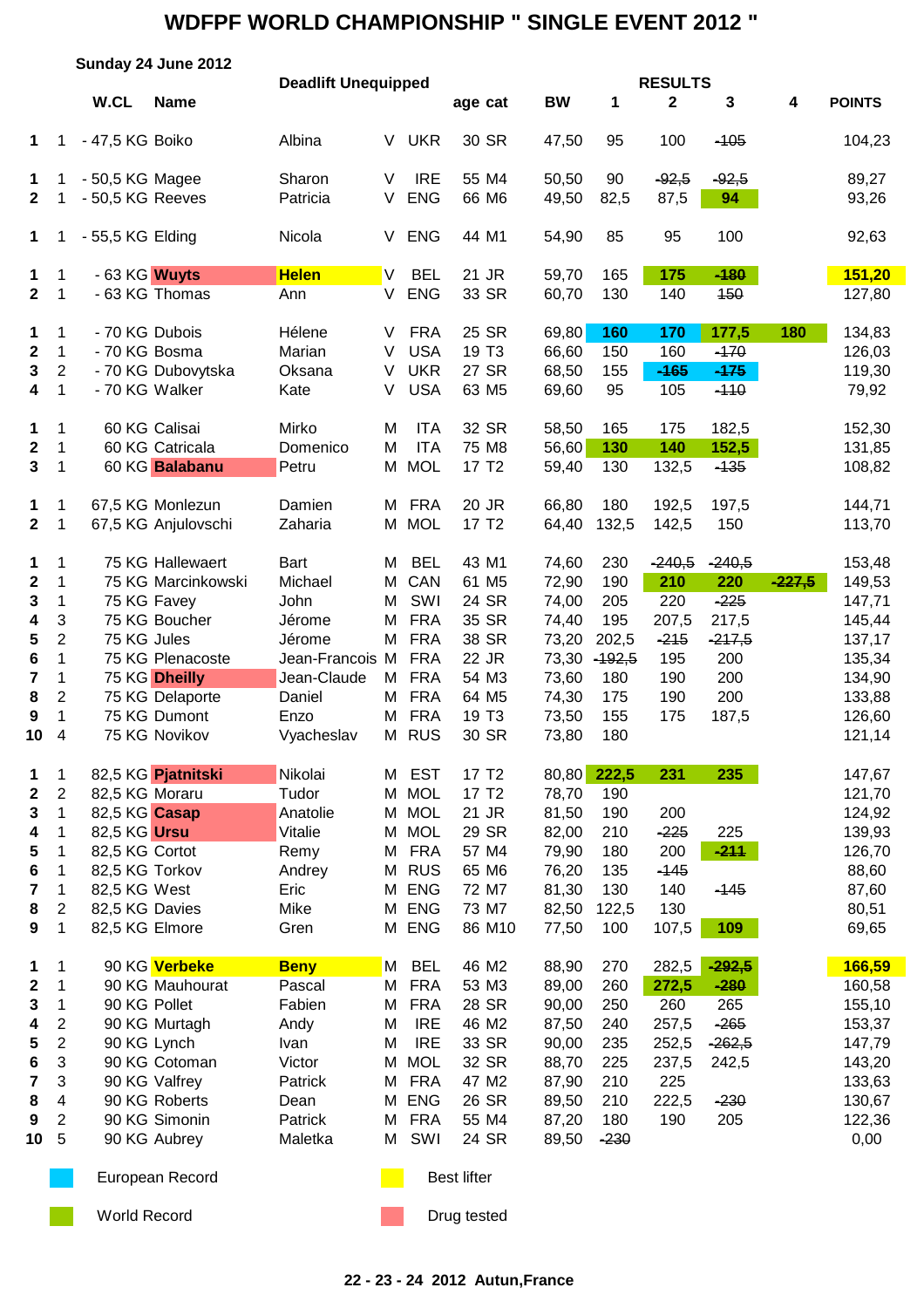|                  |                |                | Sunday 24 June 2012  |                            |   |            |         |           |        |                |          |     |               |
|------------------|----------------|----------------|----------------------|----------------------------|---|------------|---------|-----------|--------|----------------|----------|-----|---------------|
|                  |                |                |                      | <b>Deadlift Unequipped</b> |   |            |         |           |        | <b>RESULTS</b> |          |     |               |
|                  |                | W.CL           | <b>Name</b>          |                            |   |            | age cat | <b>BW</b> | 1      | $\mathbf{2}$   | 3        | 4   | <b>POINTS</b> |
| 1                | 1              |                | 100 KG Sacaliuc      | Dumitru                    |   | M MOL      | 24 SR   | 99,40     | $-270$ | 280            | 290      |     | 161,10        |
| $\mathbf 2$      | $\overline{2}$ |                | 100 KG Gongarad      | Roland                     | M | SWI        | 37 SR   | 99,90     | 280    | $-290$         |          |     | 155,20        |
| 3                | 1              |                | 100 KG Simeon        | Oliver                     | M | <b>FRA</b> | 43 M1   | 100,00    | 270    | $-287,5$       |          |     | 149,58        |
| 4                | 3              |                | 100 KG Hickey        | Austin                     | M | <b>IRE</b> | 32 SR   | 99,50     | 230    | 260            |          |     | 144,38        |
| 5                | 1              |                | 100 KG Zaremba       | Fedir                      | M | <b>UKR</b> | 21 JR   | 98,40     | 240    | $-260$         | $-260$   |     | 133,94        |
| 6                | $\overline{c}$ |                | 100 KG Greville      | Darren                     | М | <b>ENG</b> | 42 M1   | 99,50     | 205    | 240            | $-245$   |     | 133,27        |
| 7                | 1              |                | 100 KG Hubert        | Gilles                     | М | <b>FRA</b> | 47 M2   | 98,80     | 225    | 235            | $-245$   |     | 130,90        |
| 8                | 1              |                | 100 KG Bustrel       | Serge                      | M | <b>FRA</b> | 66 M6   | 96,30     | 220    | 230            | $-240$   |     | 129,70        |
| $\boldsymbol{9}$ | 1              |                | 100 KG Walker        | John                       | М | <b>ENG</b> | 72 M7   | 98,60     | 205    | 215            | 220      | 225 | 122,65        |
| 10               | $\overline{2}$ |                | 100 KG Bystrov       | Valerij                    | М | <b>RUS</b> | 71 M7   | 97,70     | 195    | 205            | $-215$   |     | 114,78        |
| 11               | 1              | 100 KG Vasin   |                      | Vladimir                   | М | <b>RUS</b> | 53 M3   | 96,70     | 185    |                |          |     | 104,10        |
| 12               | 1              |                | 100 KG Pasa (MPF)    | Alexsandru                 | M | <b>MOL</b> | 55 M4   | 98,70     | 175    |                |          |     | 97,53         |
| 1                | 1              |                | 110 KG Hickey        | James                      | M | <b>IRE</b> | 35 SR   | 110,00    | 280    | 300            | $-330$   |     | 160,95        |
| $\mathbf 2$      | 1              |                | 110 KG Lambert       | <b>Steve</b>               | М | <b>ENG</b> | 51 M3   | 105,80    | 230    | 250            | 262,5    |     | 142,38        |
| 3                | 1              | 110 KG Godon   |                      | Joel                       | м | <b>FRA</b> | 55 M4   | 108,00    | 250    | 260            | $-273$   |     | 140,17        |
| $\boldsymbol{4}$ | $\overline{2}$ |                | 110 KG Geitner (MPF) | Alexander                  | М | <b>GER</b> | 34 SR   | 106,50    | 230    | 250            |          |     | 135,33        |
| $5\phantom{.0}$  | 3              |                | 110 KG Catana        | lon                        | М | <b>MOL</b> | 27 SR   | 106,80    | $-235$ | 240            | 247,5    |     | 133,85        |
| 6                | 1              |                | 110 KG Budisteanu    | Vadim                      |   | M MOL      | 22 JR   | 100,60    | 230    | 240            | $-245$   |     | 132,62        |
| 1                | 1              |                | 125 KG Scorici       | Roman                      | М | <b>MOL</b> | 28 SR   | 117,70    | 290    | $-297,5$       | $-297,5$ |     | 153,41        |
| $\mathbf 2$      | $\overline{c}$ |                | 125 KG Porquet       | Sullivan                   | M | <b>FRA</b> | 36 SR   | 124,00    | $-265$ | 280            | $-285$   |     | 146,27        |
| 3                | $\mathbf{1}$   |                | 125 KG Murdoch       | Alistar                    | M | <b>ENG</b> | 45 M2   | 110,80    | 250    | 265            | 272,5    |     | 145,95        |
| 4                | $\overline{2}$ | 125 KG Ruch    |                      | Patrick                    | М | <b>FRA</b> | 49 M2   | 120,00    | $-250$ | 250            | 267,5    |     | 140,97        |
| 5                | 3              | 125 KG Galita  |                      | Sergei                     | M | <b>UKR</b> | 33 SR   | 112,10    | 240    | 250            | $-260$   |     | 133,53        |
| $\bf 6$          | $\mathbf{1}$   | 125 KG Pilling |                      | Leslie                     | M | <b>ENG</b> | 57 M4   | 112,50    | 220    | 240            |          |     | 128,09        |
| 7                | $\mathbf 1$    |                | 125 KG Cuddihy       | Thomas                     | м | <b>IRE</b> | 41 M1   | 113,10    | 220    | 230            |          |     | 122,61        |
| 8                | $\mathbf 1$    |                | 125 KG Krueger       | Gary                       | M | <b>USA</b> | 65 M6   | 120,90    | 200    | 210            |          |     | 110,48        |
| 1                | 1              |                | 145 KG Winkler       | Karlheinz                  |   | M GER      | 47 M2   | 129,50    | 220    | 240            | 245      |     | 126,32        |

European Record **Best lifter** Best lifter